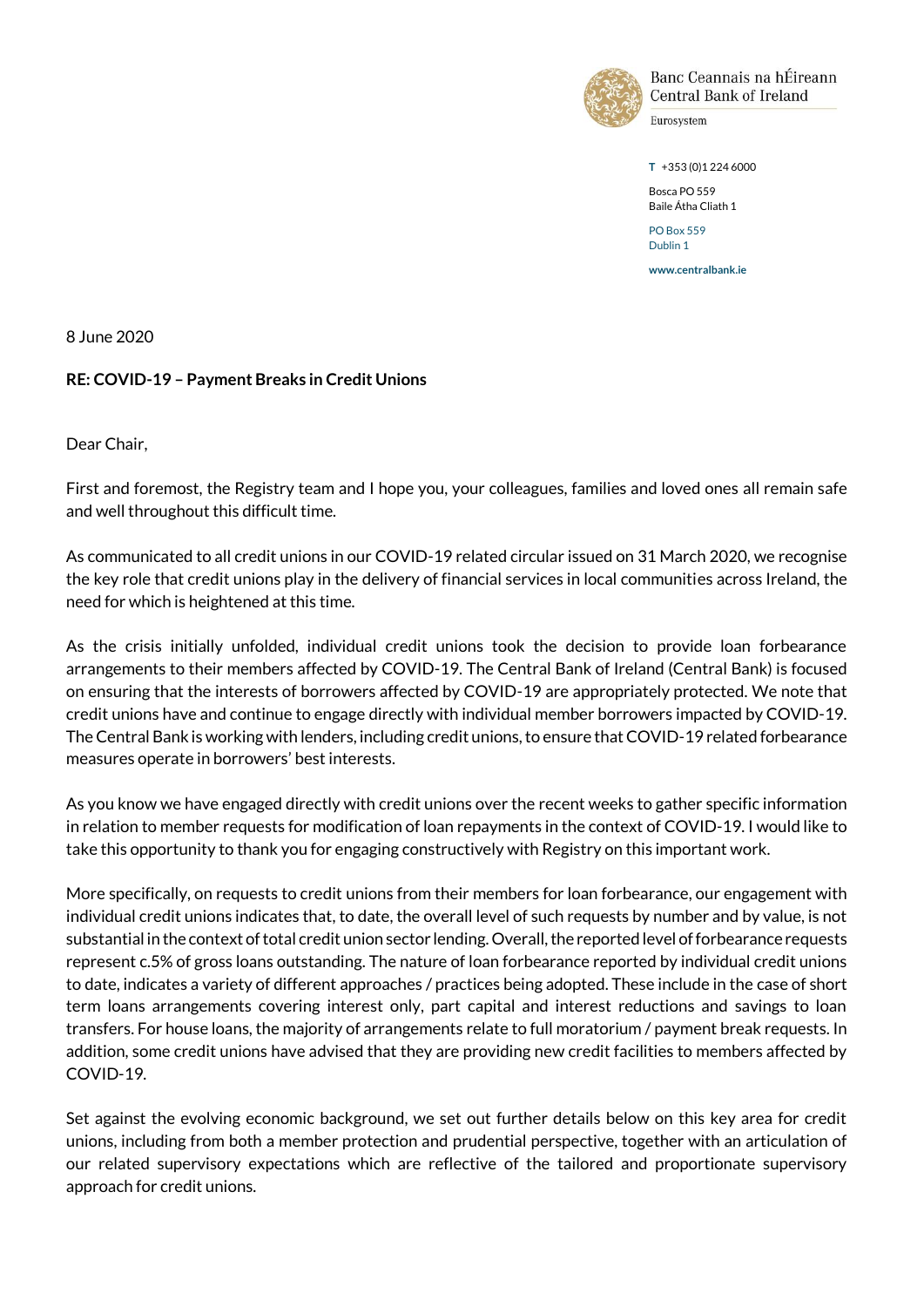

### **The Central Bank's expectations regarding payment breaks**

The Central Bank expects that:

# *1. Credit unions act in a way that protects the best interests of borrowers and in line with the relevant regulatory requirements.*

COVID-19 clearly presents challenges for borrowers which for some will lead to requests for flexibility from lenders including credit unions. In terms of the overall approach in dealing with borrowers in such circumstances, the Central Bank expects regulated firms to take a consumer-focused approach, and act in their customers' best interests in the current environment.

With regard to any decisions by individual credit unions to provide additional credit or temporary payment flexibility to their members affected by COVID-19, as set out in our circular of 31 March 2020, we expect individual boards to retain ownership for credit underwriting assessment and decision making.

# *2. Credit unions give appropriate support to borrowers whose incomes and affordability have been affected by COVID-19.*

We recognise credit unions will need to take action to support members affected by COVID-19. It is fundamentally important that a prudent approach is maintained to all aspects of a credit unions' business, including lending, investments, liquidity and capital, as it will best serve the longer term interests of credit unions and their members.

### *3. Payment breaks should be a generally available option to affected borrowers, including those borrowers' already in financial distress. Credit unions should ensure approaches are consistent with existing arrears strategies and operations.*

Our supervisory expectations when considering such requests are that individual credit union boards should take account of the relevant regulatory framework requirements, their own stated credit risk appetite and the financial position of their credit union.

In our supervisory engagements, we will expect credit unions that have granted their members credit forbearance related to COVID-19, to have conducted effective credit assessments and to have clearly documented their decisions and any related matters. In this way, it will be clear where a credit union has operated in line with its stated risk appetite, and to the extent that it has not, the rationale for this will be clearly recorded and available for review. Credit union board ownership is central to this process.

# *4. Credit unions are operationally ready and prepared to engage with borrowers during, or at expiry of, the payment break in order to identify whether or not the borrower requires further support, and if so, to consider appropriate and sustainable solutions, as soon as possible.*

Ongoing engagement with distressed borrowers is important, to ensure that the most appropriate and sustainable solutions are put in place for them tailored to their circumstances.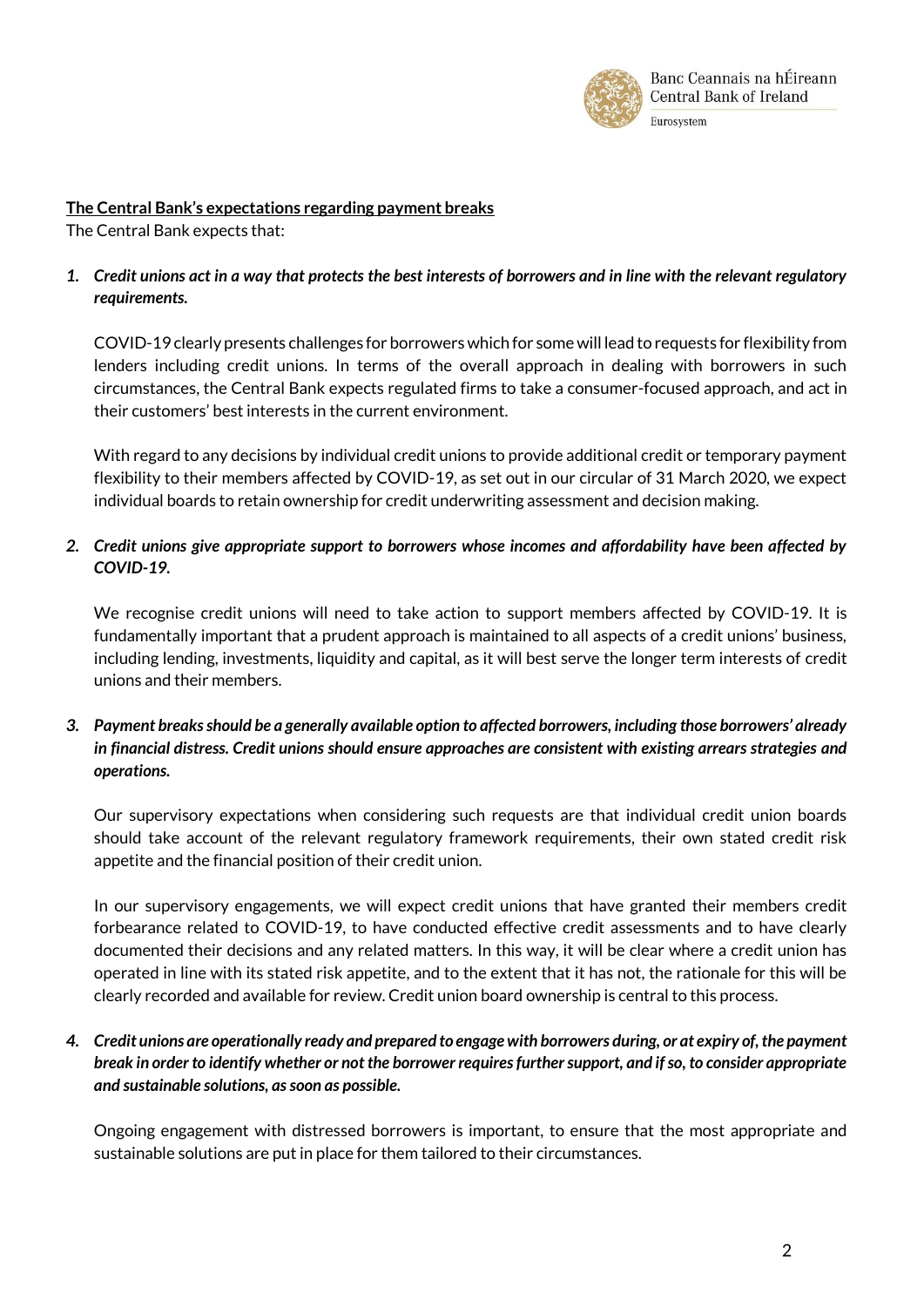

*5. Credit unions are fully transparent and clear to borrowers as to what will happen after the term of the payment break, including setting out the available options to repay the loan and the full costs of the payment break. Credit unionsshould also make clear to borrowers, how their case will be treated if they continue to experience financial difficulties after the term of the payment break.* 

It is important that credit union members in receipt of such temporary payment flexibility, be provided with sufficient information to understand how the arrangement will operate, including the impact and costs to the member (e.g. increase in monthly repayments versus term extensions) and the overall financial impact on their loan, and how their case will be treated when the arrangement comes to an end.

*6. Credit unions have board approved plans to deliver an assessment of all borrowers on payment breaks to ensure that appropriate and sustainable solutions are identified in a timely manner for those borrowers who are not able to return to paying full capital and interest at the end of the payment break. Engagement with the borrower now and throughout the term of the payment break should have this outcome in mind.* 

COVID-19 impacts will include different consequences for member capacity to repay loans in line with contract. Some borrowers may be impacted on a temporary basis, and their loan repayments will shortly resume in line with contract. For others, impacts may be longer term in nature and may have a more significant impact on their ongoing ability to repay their loan. These particular factors and circumstances need to be considered by each credit union board, as part of their objective loan provisioning assessment in line with the existing provisioning framework. It has never been more important to ensure that distress within individual credit union loan books is not underestimated through loan classification and provisioning assessments.

- *7. The prioritisation of borrower engagement, assessment and determination of an appropriate and sustainable solution should be determined by the risk profile of the borrower i.e. those at higher risk of not being able to return to paying full capital and interest should be prioritised to ensure that they can avail of appropriately tailored treatments at the earliest possible stage (i.e. potentially before the end of the payment break term).*
- *8. The level of distress in the credit unions' loan books should be prudently considered and be reflected in provisioning levels.*

### *Central Bank Provisioning Guidelines*

The purpose of provisioning is to ensure that loan losses are recognised as early as possible to support clarity and transparency on the performance of loan books and the financial position of individual credit unions.

Financial Reporting Standard 102 (FRS 102) - the accounting standard applicable to credit unions - requires an *'incurred loss'* approach to the calculation of bad debt provisions on loans. FRS 102 permits that a provision may be required on a group of loans where there is observable data which indicates that there has been a measurable decrease in the estimated future cash flows on the group of loans since their initial recognition, even though the decrease cannot yet be identified within the individual loans in the group. Credit unions should assess all loans for objective evidence of impairment based on all available information including current information and events at the date of assessment. Certain information and events can be seen as impairment triggers that may affect the likelihood of loss events occurring, and therefore the appropriate levels of provisions for loans.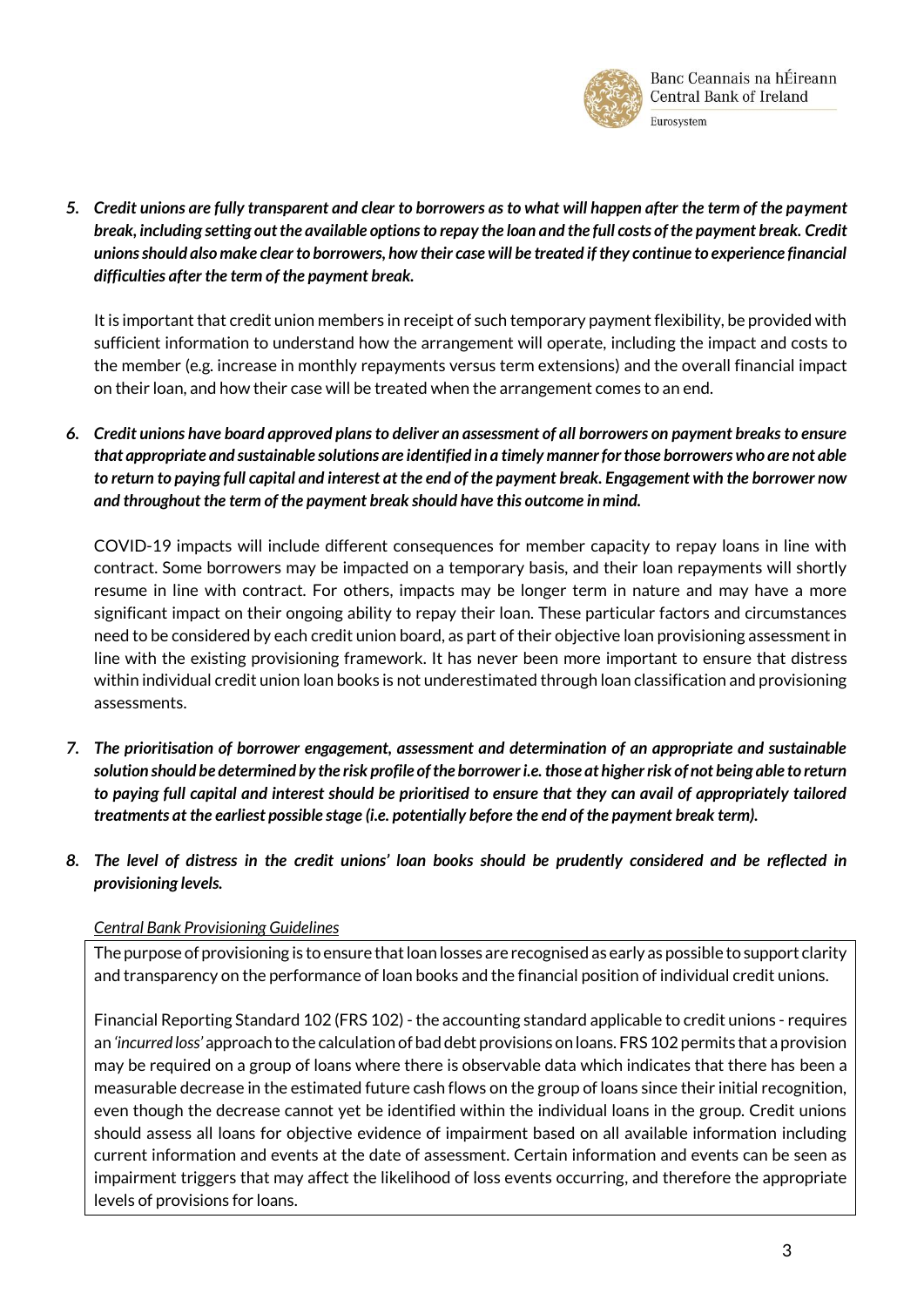

Ou[r Provisioning Guidelines for Credit Unions](https://www.centralbank.ie/docs/default-source/Regulation/industry-market-sectors/credit-unions/credit-union-handbook/provisioning-guidelines-for-credit-unions.pdf) (April 2018) were put in place to ensure credit unions have appropriate procedures for assessing and measuring credit risk, to support judgements about the risk of lending exposures. Under the guidelines, the Central Bank expects that credit unions undertake a loan impairment review on at least a quarterly basis, to help to ensure the recognition of loan losses as early as possible in accordance with applicable accounting standards.

As set out in the guidelines, it is the overall responsibility of the board of each credit union to ensure the adequacy and accuracy of its loan provisioning. The Central Bank expects credit unions to continue to apply a conservative and comparable approach in the measurement of provisions, and to regularly assess loans for objective evidence of impairment. This will be based on all available information at assessment, including for instance unforeseen changes in the economic cycle.

*9. Sufficiently granular and timely reporting of the take-up of payment breaks across borrower type and sector should be readily available and used to inform key decision-making processes in credit unions.* 

Credit unions need to ensure that instances of loan forbearance are clearly designated and identiable in their records / systems, with accurate and timely management information reports available as required.

# **Central Credit Register**

When a lender agrees a payment break with a borrower, the lender should not report this to the Central Credit Register as being payments being "missed" or "past due" or the loan as being "restructured", during the period of the payment break.

# **Reporting of Rescheduled Loans**

As referenced earlier, the Central Bank is gathering specific information (via completed template submissions) from all credit unions in relation to member requests for modification of loan repayments in the context of COVID-19. As this data is already being reported by credit unions, credit unions should exclude these modified loans from the rescheduled loans table in the June Prudential Returns submitted to this office.

### **Other Matters**

More broadly, through Risk Mitigation Programmes (RMPs) and our supervisory interactions, we have stressed the importance of credit unions continuing to focus on identifying, managing and mitigating risks. Credit risk is clearly a key risk given that loan portfolios can come under stress in a crisis. Robust governance and effective risk management remain fundamental to the ongoing protection of members' funds.

Credit union boards must understand and plan for the potential impacts of COVID-19 on the financial performance and financial resilience of their credit union. Credit unions should identify potential lending concentration risks within their loan books to those sectors that could be most affected by the changed economic environment. The range of risk considerations arising from COVID-19 should remain an area for continual assessment by credit unions, given the wider economic and financial impacts.